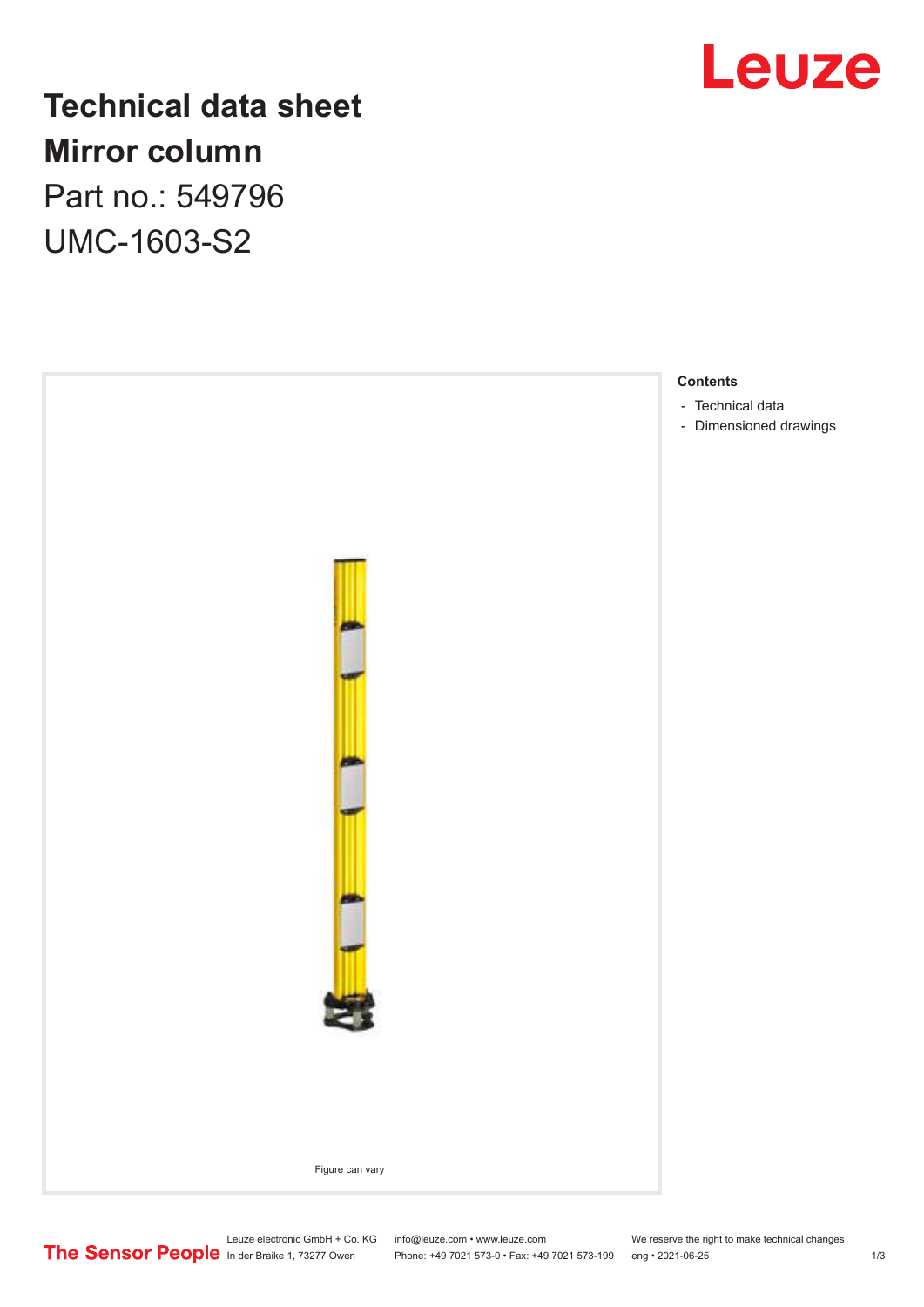### <span id="page-1-0"></span>**Technical data**

# Leuze

#### **Basic data**

| <b>Series</b>                | <b>UMC</b>                                                         |
|------------------------------|--------------------------------------------------------------------|
| Number of individual mirrors | 3 Piece(s)                                                         |
| Contains                     | Mounting kit for floor assembly                                    |
| Suitable for                 | MLD 500, MLD 300 multiple light beam<br>safety devices             |
| Type, columns and mirrors    | Deflecting mirror column for multiple light<br>beam safety devices |
| <b>Functions</b>             |                                                                    |

| <b>Functions</b> | Adjustable, 3 directions                                                     |
|------------------|------------------------------------------------------------------------------|
|                  | Automatic resetting after mechanical<br>impacts with special spring elements |
|                  | Easy axial alignment                                                         |
|                  | Precise alignment of the individual<br>mirrors in all 3 axes                 |
|                  | Simple height adjustment of the mirrors                                      |

#### **Classification**

| <b>Customs tariff number</b> | 76042990 |
|------------------------------|----------|
| eCl@ss 5.1.4                 | 27279207 |
| eCl@ss 8.0                   | 27279207 |
| eCl@ss 9.0                   | 27273605 |
| eCl@ss 10.0                  | 27273605 |
| eCl@ss 11.0                  | 27273605 |
| <b>ETIM 5.0</b>              | EC002467 |
| <b>ETIM 6.0</b>              | EC002467 |
| <b>ETIM 7.0</b>              | EC002467 |

#### **Mechanical data**

| Dimension (W x H x L)                             | 160 mm x 1,660 mm x 149 mm |
|---------------------------------------------------|----------------------------|
| <b>Housing material</b>                           | Metal                      |
|                                                   | Plastic                    |
| <b>Metal housing</b>                              | Aluminum                   |
| Net weight                                        | 6,230q                     |
| <b>Housing color</b>                              | Black, RAL 9005            |
|                                                   | Yellow. RAL 1021           |
| <b>Type of fastening</b>                          | Floor mounting             |
|                                                   | Mounting plate             |
| <b>Mechanical reset function</b>                  | Yes                        |
| <b>Column height without foot</b>                 | 1.600 mm                   |
| <b>Exterior mounting of accessories</b>           | Rear                       |
| Center-to-center spacing of individual<br>mirrors | 400 mm                     |